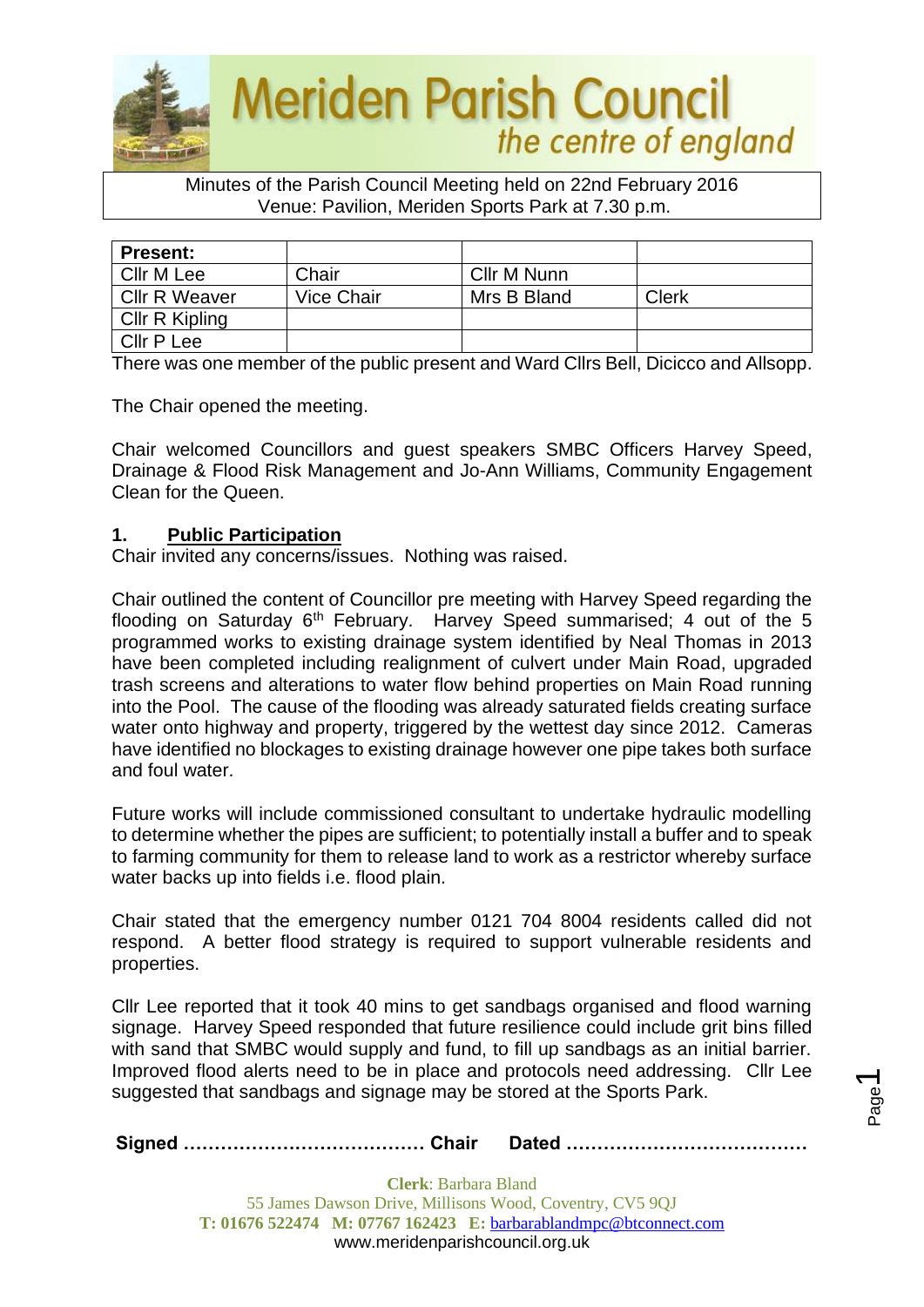

Cllr Dicicco, Portfolio Holder, agreed that discussion continues with addressing better floor risk protocols and practice that remains a work in progress; and stated that lessons will be taken back, householders need to be in a position to help themselves, find a way to respond quickly to residents, look lifting plate currently in place so the flow is directly into the Pool with a 6 week clean out being programmed, new cameras need to be improved to provide flood alerts.

Cllr Weaver stated that drains and gullies around the Green and Darlaston Row are full of autumn debris. The frequency of cleansing is not known but the cars that park by their properties have to be moved for the annual clean usually with Cllr Weaver organising neighbouring properties to remove their vehicles.

The Clerk reported additional cleansing is required for Maxstoke Bridge leading into Coronation Island, first reported November 2015 – all gullies blocked with debris; a bank has collapsed on Eaves Green Lane where ditch cleansing/remedial works was carried out in 2015; silt is building up on Cornets End Lane, Meriden Hill from Showell Lane to Church Lane all gullies blocked with debris.

**Action**: **Ed Bradford to organise a meeting in the coming weeks once the hydraulic modelling has been completed to provide an update and solution**.

Chair thanked Harvey Speed for his attendance and overview provided and introduced Jo-Ann Williams.

Jo-Ann Williams summarised the "Clean for the Queen" campaign as part of SMBC's annual clean. The campaign will centre on March in readiness for the Queen's birthday in April. Invitations to join SMBC who will supply equipment and provide removal of rubbish to all schools in the Borough. Meriden School has signed up and will be carrying out their "clean for the Queen" event in and around the Village on Friday 4th March. Areas identified for Meriden School to tidy and litter pick are:-

Mulberry Gardens public open space (off Leys Lane).

Meriden Gate public open space (off Maxstoke Lane).

Fillongley Road towards village right hand side grassed area and Fir Trees. Sports Park – groundsman will not to litter pick on Thursday or Friday including bins.

Village Green.

The Parish Council will contact other community groups to support this campaign. **Action**: **Clerk to notify residents and community groups to support the campaign.**

## **2. Apologies**

Apologies received from Cllrs Barber and Lynch-Smith due to illness; Cllr Haque due to work.

|--|--|--|

Page  $\boldsymbol{\sim}$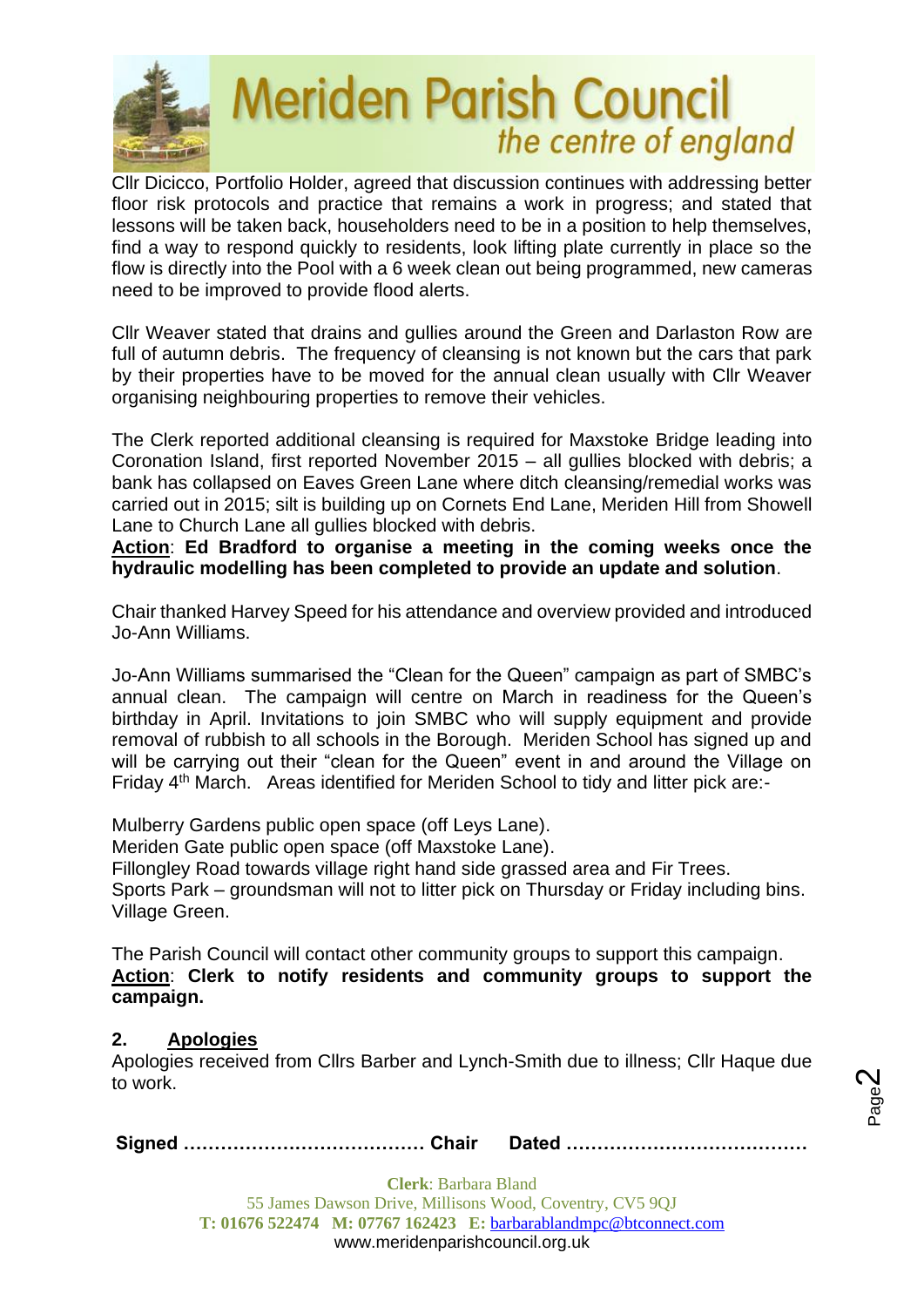

**IT WAS RESOLVED** Apologies were formally recorded and reasons for absence accepted.

## **3. Declarations of Interest**

3a To declare any personal interests in items on the agenda and their nature. There was nothing to declare.

3b To declare any prejudicial interests in items on the agenda and their nature There was nothing to declare.

## **4. Minutes**

The minutes of the Parish Council meeting held on 28th January 2016, circulated prior to meeting, were considered and agreed.

**IT WAS RESOLVED** Cllr Kipling proposed acceptance of the minutes of Parish Council meeting held on 28th January 2016, seconded by Cllr Weaver.

## **5. Finance**

5.1 Approve February Payments

The clerk circulated payments for consideration and approval.

**IT WAS RESOLVED** Cllr Kipling proposed approval of February payments of £3,098.04 for Parish Council and £2,381.99 for Sports Park, seconded by Cllr Weaver.

## 5.2 Budget 2016-17

The clerk circulated the final draft budget to Members for their consideration. Cllr Weaver, on behalf of finance committee, recommended Member's approval as finance committee had worked closely with the Clerk/RFO. Members acknowledged the work involved and approved the final draft, thanking the Clerk for her work.

**IT WAS RESOLVED** Members considered the recommendation made by the finance committee to approve the final budget. Cllr Kipling proposed approval and this was seconded by Chair and Cllr Weaver.

**Action**: **The Clerk will transfer information onto system for new financial year once year end has been completed.**

5.3 New Financial Regulations/Audit/Transparency/Policies

The clerk reported that the finance committee have this on their agenda and remains a work in progress with committee.

**Action: Finance committee to undertake review of all finance policies and regulations in accordance with WALC recommendations for Audit/Transparency policy.**

**6. Progress Reports**

**Signed ………………………………… Chair Dated …………………………………**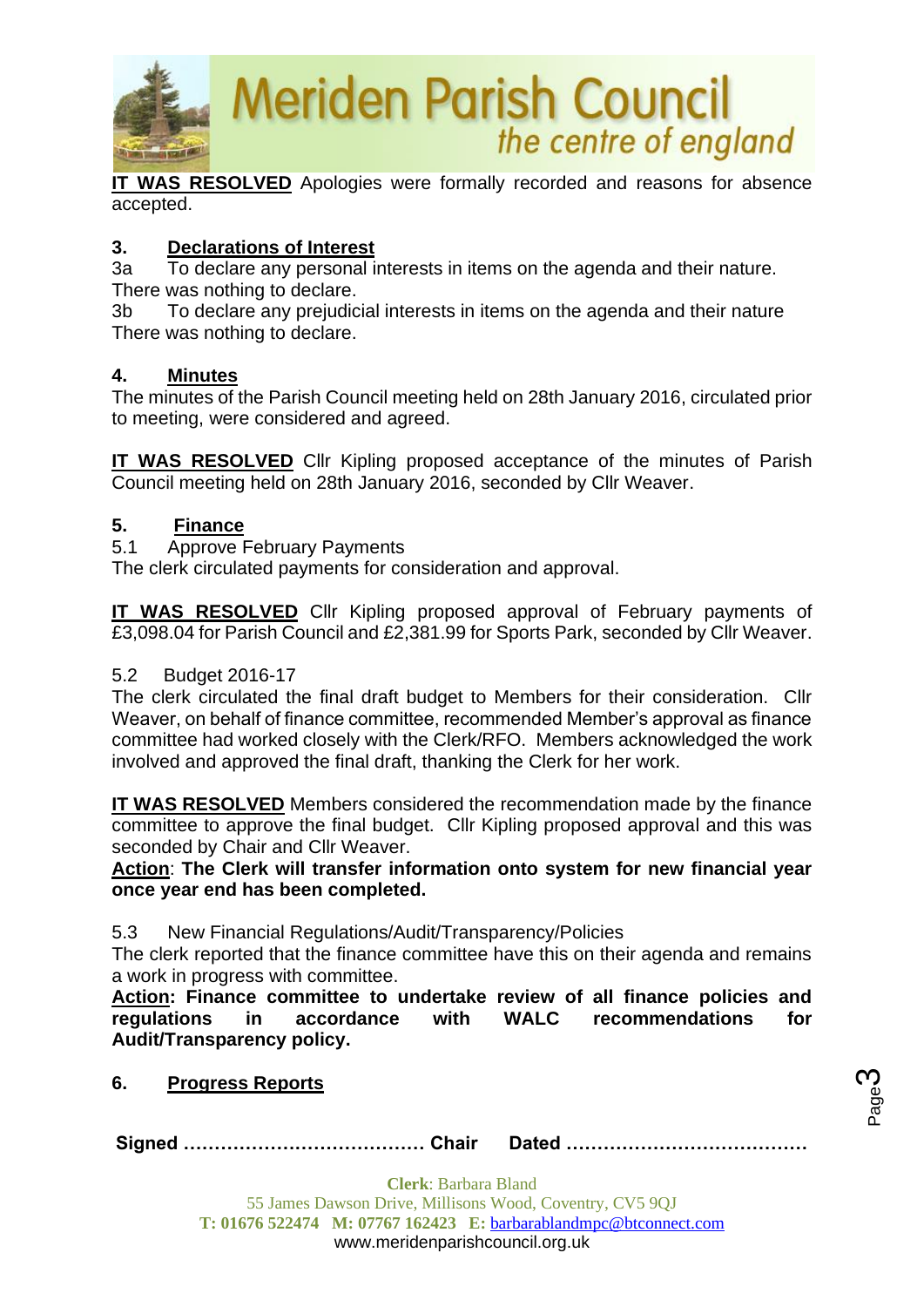

6.1 Village Hall Management Committee Nothing to report.

6.2 War Memorials Nothing to report.

6.3 Meriden Pool

Nothing to report.

#### 6.4 Allotments

The clerk advised consideration be given to a rent increase to take account of STWA charges being transferred to Parish Council from Taylor Wimpey. The recommendation is to increase rents to £55 per full allotment, £37.50 per half allotment and £22.50 per quarter allotment. These charges have been researched in line with SMBC allotment rents. Members considered the request v. bi-annual water billing and approved a rent increase to be implemented from 1<sup>st</sup> April 2016.

**Action**: Clerk to set up meeting with Allotment Association Chairman to agree rent increase, write to Allotment holders advising of increase and issue new tenancy agreements reviewing conditions of tenancy. All new documents to be issued before year end effective from 1st April 2016.

6.5 Footpaths/Forum

Nothing to report.

## 6.6 Quarries Liaison Group

Cllr Weaver advised the next meeting is  $7<sup>th</sup>$  March 2016. A new planning application for A & A Recycling is in process with the Parish Notification being sent to Berkswell PC. An email from David Wigfield has been received apologising for this faux pas, giving Meriden the opportunity to respond.

**Action**: Clerk to meet with resident representative and compile response.

## 6.7 Solihull Area Committee

Cllr Weaver reported the next meeting will be held on 21<sup>st</sup> April 2016 at the Pavilion.

6.8 Tree Wardens & TPO List Nothing to report.

## 6.9 Community Surgeries

The Clerk hosted a Community Surgery with the Neighbourhood Co-ordinator on 08- 02-16 as follows:-

- 1. Flooding to Main Road what is happening, why & thought work had been completed to stop future flood risk?
- 2. Eaves Lane flooded and bank collapsed.
- 3. Trash screens? Are they adequate?

**Signed ………………………………… Chair Dated …………………………………**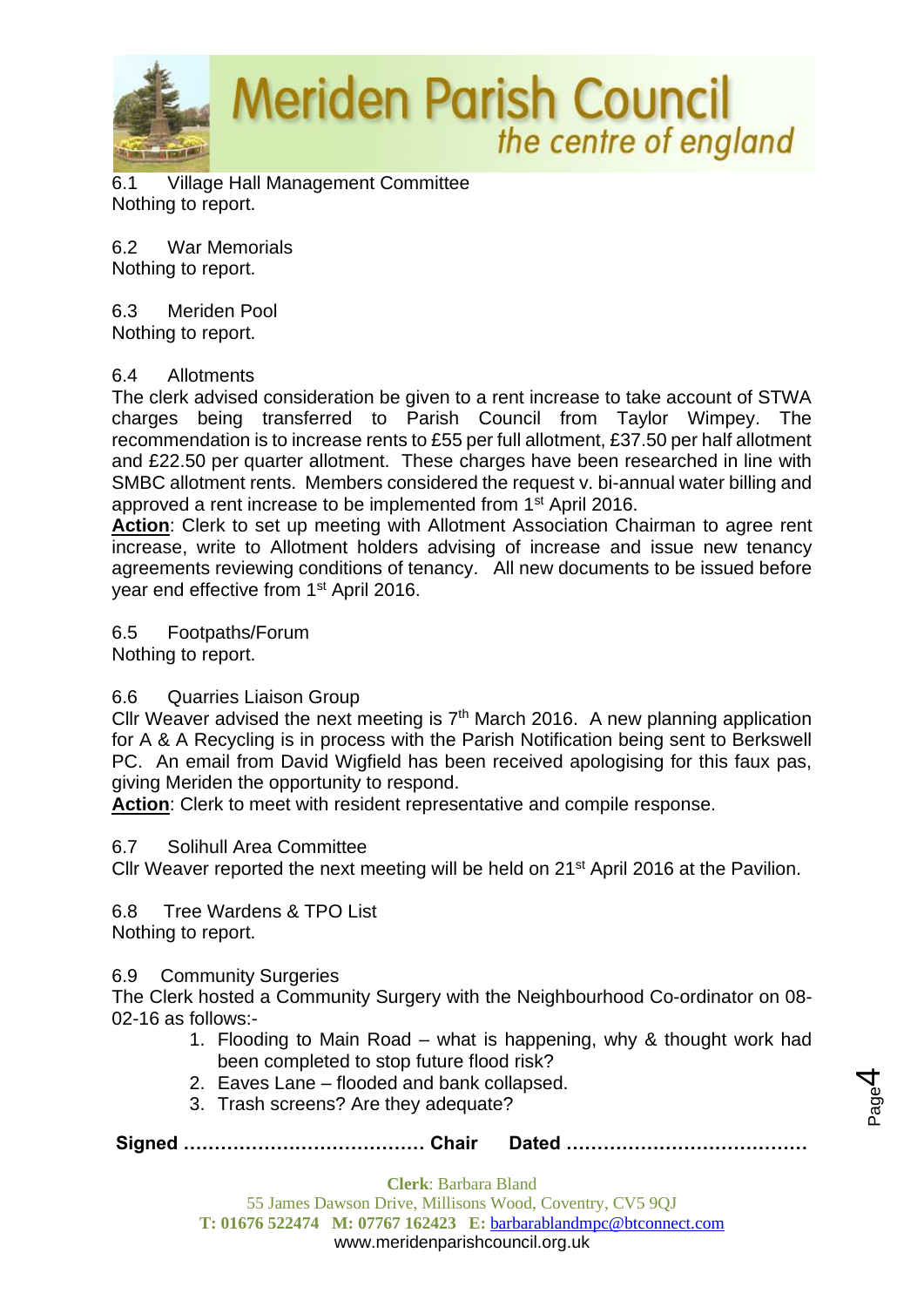

- 4. Leys Lane signage for disabled access been erected in wrong place?
- 5. No danger signage when using footpath onto Leys Lane.
- 6. No handrail been put on steps up/down from Leys Lane/Allotment footpath.
- 7. Meriden Hill
	- Drains/gullies blocked with debris from last grass cut never collected!
	- Footpaths excellent job however gutters need sweeping and piles of leaves collected!
- 8. Maxstoke Lane Bridge all gullies blocked quantities of surface water first reported November 2015.
- 9. Archery Club footpath NRS have cleared it but are making a recommendation to remove verge and tarmac from road to ditch for improved pedestrian access. Matter been referred to Highways colleagues and will be put onto Quarry Liaison agenda for  $7<sup>th</sup>$  March.

**Action**: The Clerk to follow up with SMBC and resident representative.

## 6.10 Community Speed Watch

Chair reported that a speed watch took place on Main Road on 20<sup>th</sup> February with a total of 270 vehicles in one hour being recorded. 20 vehicles were recorded above speed limit. Police officer pleased with result and letters will be sent to offenders reminding of speed limit to be observed and target repeat offender.

**Action**: Cllr Barber to organise more speed watch events.

6.11 Meriden Sports Park (quarterly summary only)

The next update will be provided in April.

## **7. Clerk's Report**

The Clerk's actions were circulated prior to meeting and reflect items of agenda.

## **8. District and Ward Councillor Reports**

Cllr Bell reported:-

(i) He has spoken with Josie Haigh, SMBC Legal regarding the delays in freehold. A more detailed update is provided under item 10.3.

## **9. Correspondence & Communication**

- Invitation from Mayor's Parlour to receive nominations for residents celebrating their 90<sup>th</sup> birthdays during 2016. Names will be put into a draw for afternoon team with the Mayor.
- Members acknowledged the thank you card from Mr & Mrs Harbage.
- Email from Kath Hemmings regarding the Parish becoming a Fair Trade Parish for use of fair trade refreshments.

## **10. Meriden Village Matters**

10.1 Library Update

**Signed ………………………………… Chair Dated …………………………………**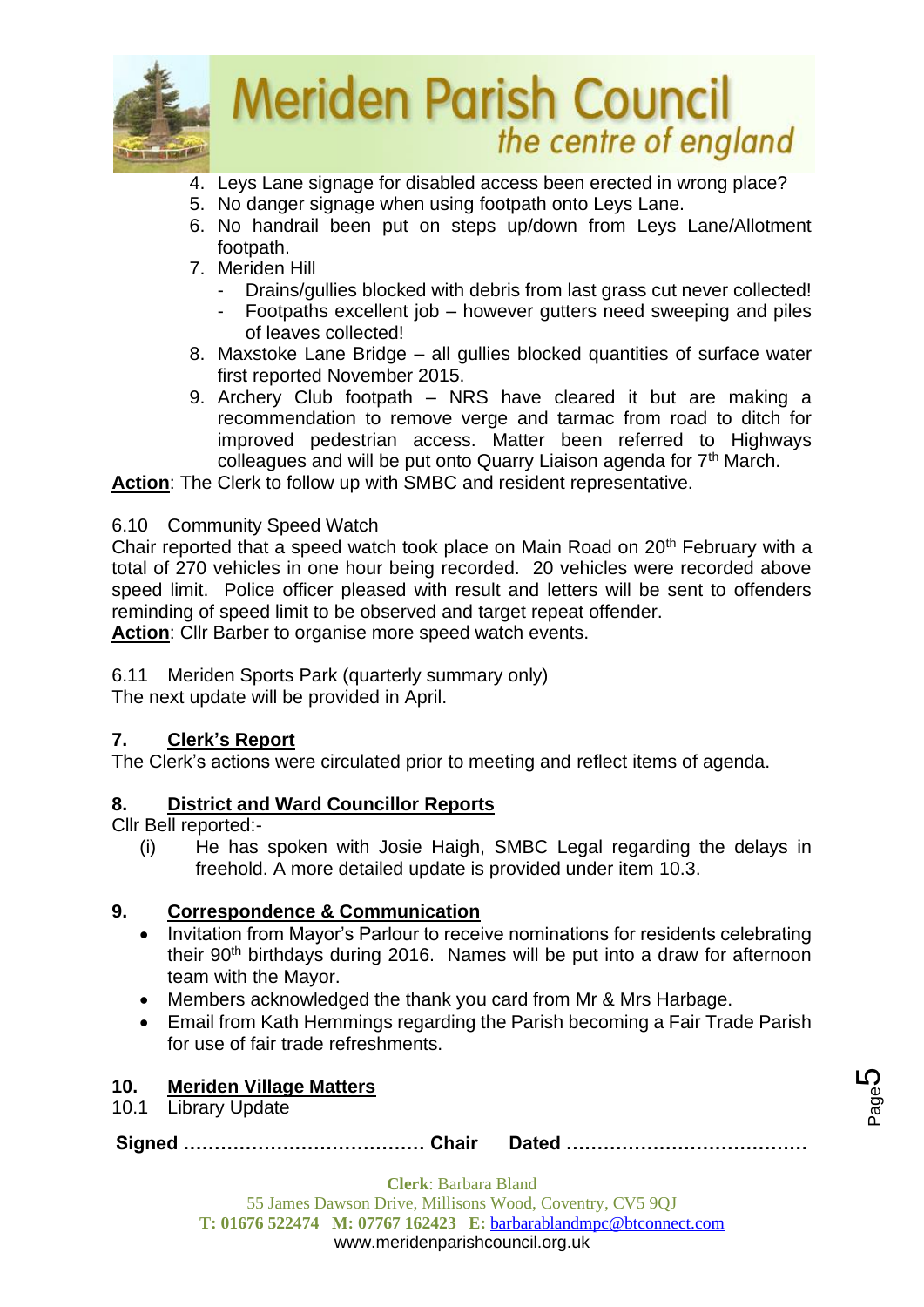

Nothing to report.

## 10.2 Village Commemoration WW1

The Chair advised two events are organised as follows:-

- $(i)$ 6<sup>th</sup> April 2016 - An Evening with Doreen Agutter "Meriden in the Great War".
- (ii)  $23^{rd}/24^{th}$  April 2016 St George's Day Great War Society & Living History Society including a Medical Hospital. Free event.

Posters are displayed in Library and Primary Schools. Cllr Bell is sending to Balsall Common community groups. The Society will be raising the flag on St George's Day, and the Scouts upon their return from camp will be taking the flag down. On the 24<sup>th</sup> April St Laurence Church will be holding a special services for the serving officers and men lost in 1916 as part of the on-going Centenary commemoration events. The congregation will be invited to walk down and visit the site and activities funded by the Heritage Lottery Fund.

## **Action**: WW1 committee.

10.3 Meriden Gate (transfer of freehold of land known as Meriden Sports Park) The Clerk advised an email received from Wright Hassall including the following statement from SMBC regarding VAT position:-

## *"SMBC Transfer of Land to Meriden Parish Council – VAT Position*

*The Seller understands that the disposal of the Property is subject to VAT at the standard rate.*

*The Seller is advised that VAT Guidance note VATSC03400 deals with supplies made for no consideration. The Seller understands this guidance stipulates that VAT is due to HMRC in cases where there is a transfer for no monetary value.*

*Group 1, Schedule 9 of the Value Added Tax Act 1994 details not only those land and property transactions which are exempt, but also those which are specifically excluded from exemption and which fall to be treated as standard-rated. The Seller is advised that such supplies include the following:*

## *• the freehold sale of a "new" or uncompleted non-domestic building*

*A building is new if it was completed less than three years before the grant.*

*Completion is taken to be the date when the architect or engineer issues a certificate of practical completion, or the building or civil engineering work is fully occupied or used. Non-domestic property means that which is neither deigned as a dwelling nor intended for use solely for a relevant residential purpose or a relevant charitable purpose. Although the building upon the Property is now more than 3 years old, the Seller is advised that any attempt to treat the building as 'old' could be considered VAT avoidance on the basis that the Development Agreement between the Seller and the Buyer dated 3rd February 1999 and all subsequent arrangements, were entered into*  with the understanding that the building would be transferred. The Seller is advised *that the passage of time to complete the transactions is incidental.*

**Signed ………………………………… Chair Dated …………………………………**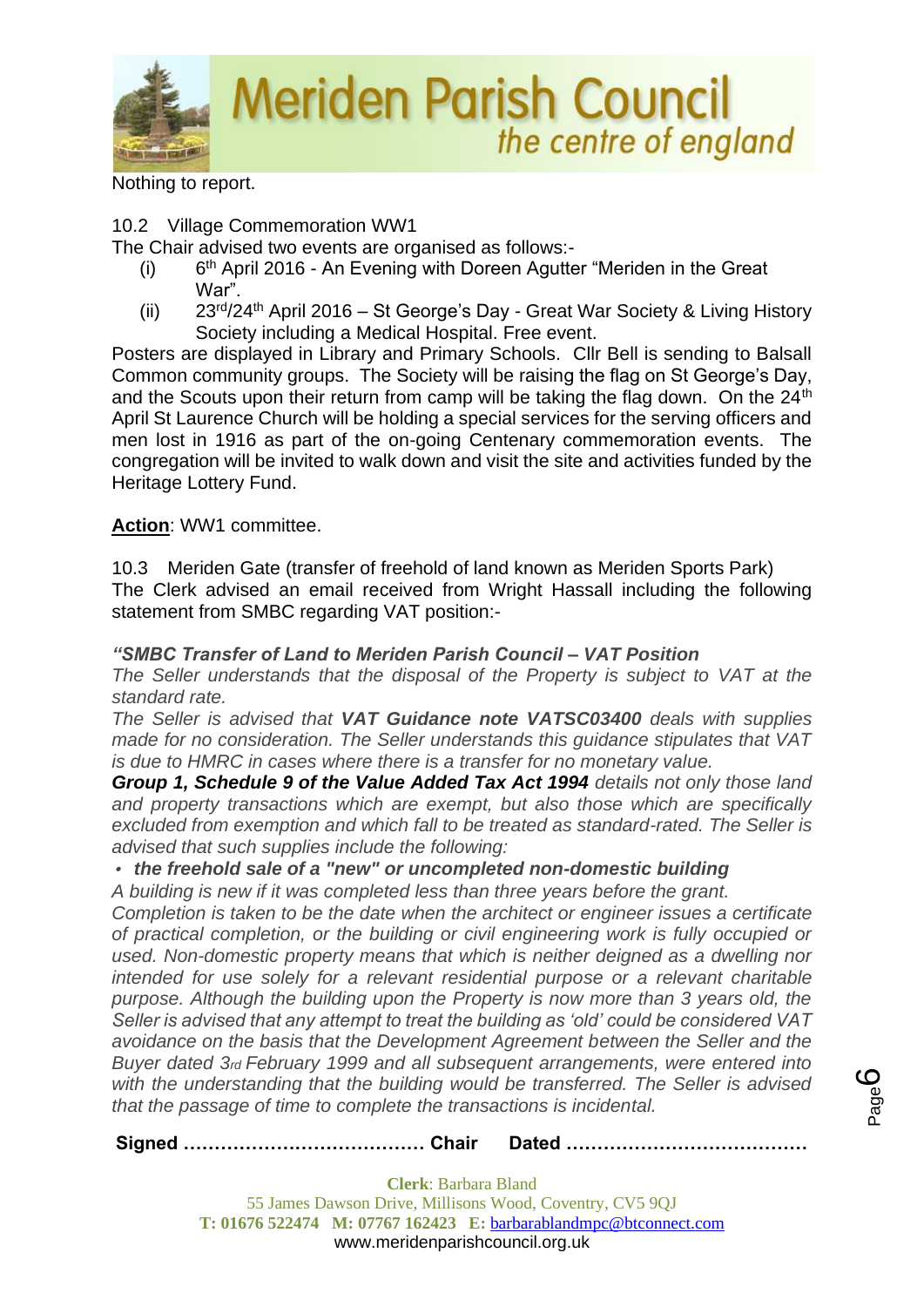

## *• the grant of facilities for playing sport.*

*The Seller understands that with effect from 1 April 1994, the grant of facilities for playing sport is in most circumstances exempt when supplied by a non-profit making body (by virtue of Group 10, Schedule 9 of the Value Added Tax Act 1994). Local authorities are specifically excluded from the definition of a non-profit making body (defined as a public body) and therefore such supplies remain standard-rated.*

*In the circumstances, VAT will be payable by the Buyer to the Seller on the current marke value of the Property. The Seller shall issue an invoice in respect of the VAT payable for payment by the Buyer before or upon completion.*

*However, the Seller makes no representation or warranty in respect of the VAT position and the Buyer must rely entirely upon its own advice and employ the appropriate expert in this regard."*

Members considered the implications of this statement and impact on MPC reserves. More advice is needed to sensibly make a decision payment and HMRC VAT refund. There was mixed discussion and opinion regarding SMBC's actions and lack of consultation from the onset on any VAT liability associated with transfer of freehold.

**Action**: **Cllr Bell to seek advice from Deborah Merry regarding VAT liability and challenge the legal process.**

**Action: Clerk to contact Mark Millar, Wright Hassall, for advice and documented evidence of any VAT liability set out in any agreements, or by way of a side letter, between SMBC and MPC.**

10.4 Taylor Wimpey (Transfer of Allotments/freehold land) Nothing to report.

## 10.5 Highways

The clerk advised notification of Berkswell Road closure for resurfacing for 4 days. Cllr Kipling stated no notification has been sent to residents or businesses on Berkswell Road. Additionally HGVs continue to destroy verges and overgrown trees and shrubs are now encroaching 3-4 metres of the bend in Berkswell Road where HGVs have to take the middle of the highway causing other vehicles to mount verges to pass. Ditches are also overgrown and in need of cleaning out.

**Action**: The Clerk to raise the issues with Bruce Brant and request update for next council meeting.

10.6 Land Registry & Ownership Nothing to report.

10.7 Solihull Neighbourhoods in Bloom & Heart of England in Bloom 2016 The Clerk advised first meeting has been held planning for 2016. A meeting has been arranged with Judge Robin Russell for  $8<sup>th</sup>$  March to enable Bloomers to improve on their success in 2015 and receive guidance for 2016. The

**Signed ………………………………… Chair Dated …………………………………**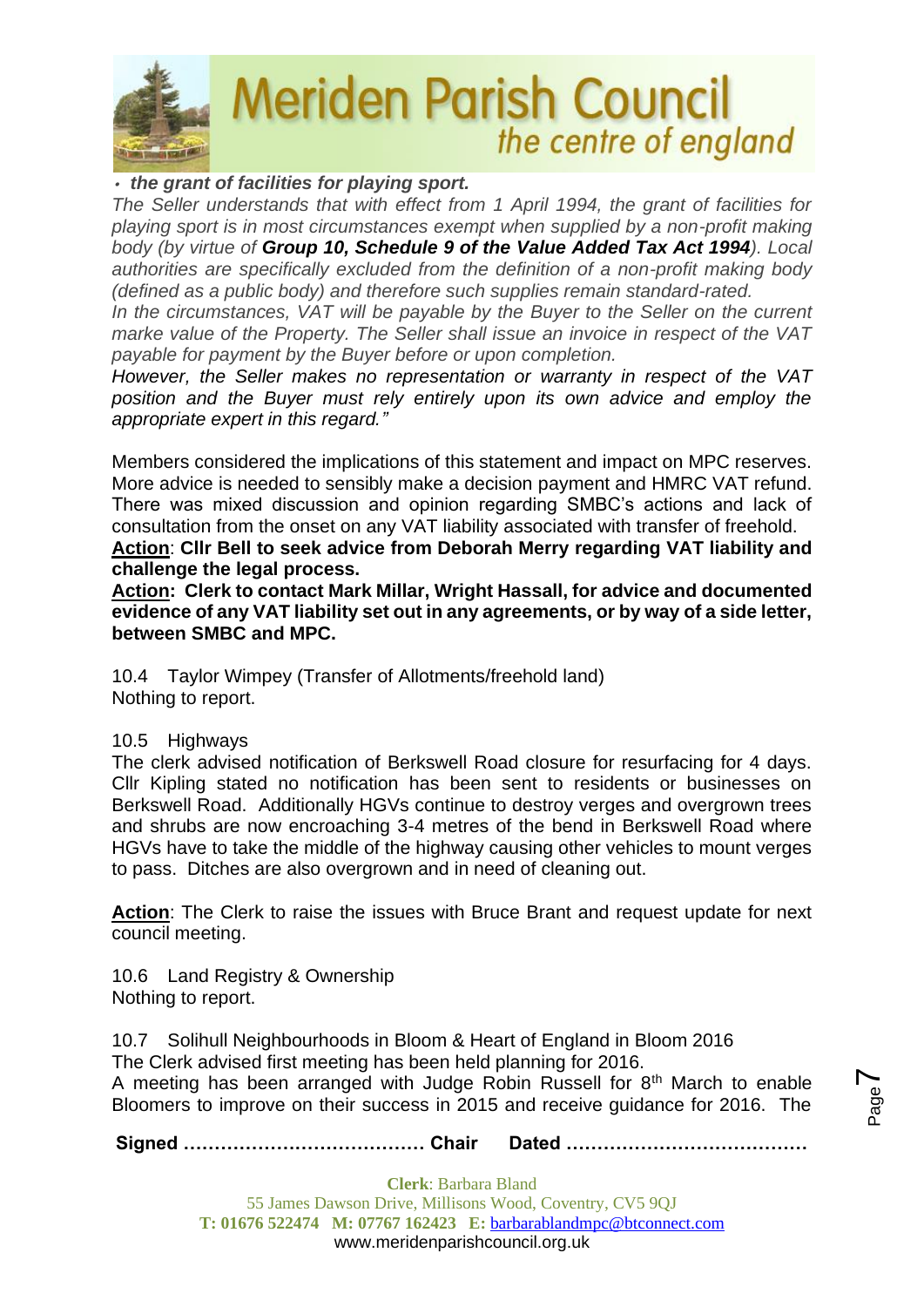

Clerk has also met with Woodland View Senior OT Practitioner for community engagement and use of polytunnels and other community projects including allotment.

**Action**: The Clerk to continue planning with Bloomers for 2016.

10.9 Litter Covered under guest speaker "Clean for the Queen Campaign" – Jo-Ann Williams.

10.10 Mobile Mast Update Nothing to report.

10.11 Local Council Award Scheme Nothing to report and will be picked up as part of next Council Development Day. **Action: All Members.**

## 10.12 82 Bus Route & Failure of Service

Cllr Nunn presented Members with a first draft of survey questions for the purpose of canvassing opinion as to the regularity of service and residents requirements and how existing service does not meet demand. Cllr Weaver agreed the questions are good and these could assist with Neighbourhood Planning transport evidence. Cllr Nunn will include any amendments and format to an excel document. Chair and Cllr Weaver suggested trialling this at one bus stop to gain residents interpretation of questions and answers, and thought the Village Green bus stop was probably had the highest use. Once the pilot has been analysed by Chair, Cllrs Lee and Weaver, the survey can be rolled out to all residents.

**Action**: Cllr Nunn to pilot survey and feed back to Chair, Cllrs Lee and Weaver.

## **11. Solihull Partnership Forum**

Nothing to report.

## **12. Planning Matters**

#### 12.1 Neighbourhood Planning Update

Cllr Weaver advised that the steering group met on the 18<sup>th</sup> February and work had commenced on questionnaires for residents and businesses. The questionnaires are to be printed for end of March distribution. Questionnaires will also be posted onto website by way of survey monkey who will analyse data and provide evidence based analysis. The Clerk to speak to Real Point for their assistance with survey monkey set up and data analsysis. Cllr Weaver thanked Chair, Cllr Lee and the Clerk for their assistance in meeting the end of March deadline.

Cllr Weaver further advised James Hodgkins has declined the offer to assist with land ownership work linked to neighbourhood planning development. We anticipate

**Signed ………………………………… Chair Dated …………………………………**

Page  $\infty$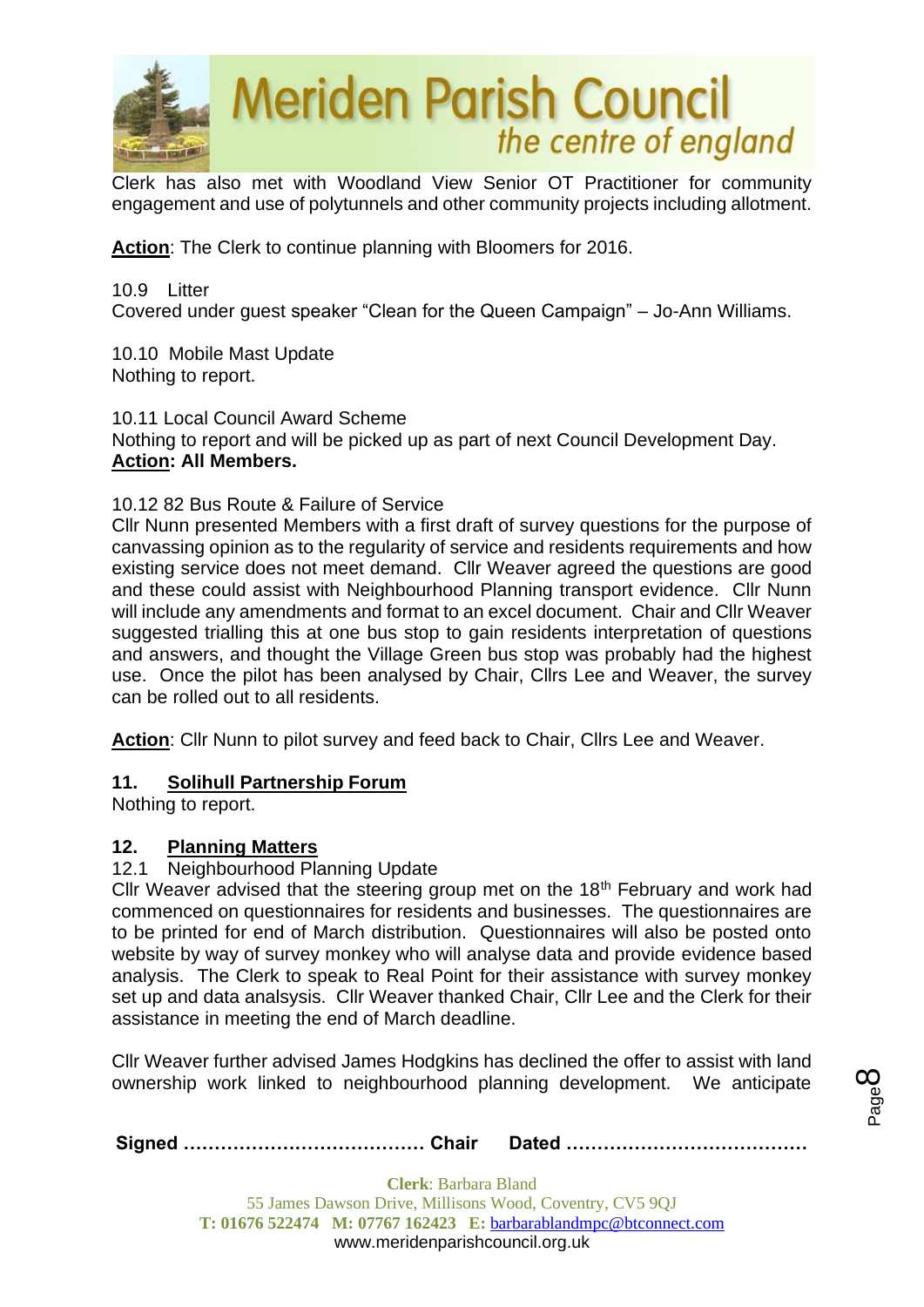

assistance from Avon Planning to link up with another Graduate for this 3-month project.

**Action**: Chair, Cllrs Lee and Weaver to meet to finalise questions. Clerk to speak to Real Point re. survey monkey set up and data analysis.

12.2 To receive update and status on Planning Applications The clerk circulated planning status for information and comment.

12.3 Update of Old Garage & Caravan Storage Site, Birmingham Road Nothing to report.

12.4 Unlawful Caravan Storage Site Nothing to report.

12.5 Land for Burial – Cllr Lynch-Smith Nothing to report.

12.6 Copse & Bridleway – change of use from unused land to common land The Clerk advised work had been concluded to the site with steps, handrail and waymarkers in place. A barrier has been made between No.67 and Parish Council land that extends beyond and garden and will be reported to Mr Wilkinson.

**Action**: The clerk to continue liaison with footpath officer, ecologist and planning enforcement. Information boards to be designed with Rangers.

12.7 Community Right to Bid & Asset Register

Cllr Lynch-Smith has made great progress and Cllr P Lee continues formatting the information and adding to the database that he is compiling.

**Action**: Cllrs Lynch-Smith and P Lee to share information and continue database collation.

12.8 Greenbelt Review

Cllr Weaver advised this had been completed as part of Local Plan Review consultation process.

12.9 Local Plan Review

Cllr Weaver reported this consultation process is completed and deadline submission met with acknowledged receipt from SMBC.

12.10 Enforcement Notice Register

Cllrs P Lee and Kipling continue to work through the register identifying Meriden enforcement notices but due to the format it is a lengthy process.

**Action**: Cllrs P Lee & Kipling to analyse data and report back to Members once exercise completed.

**Signed ………………………………… Chair Dated …………………………………**